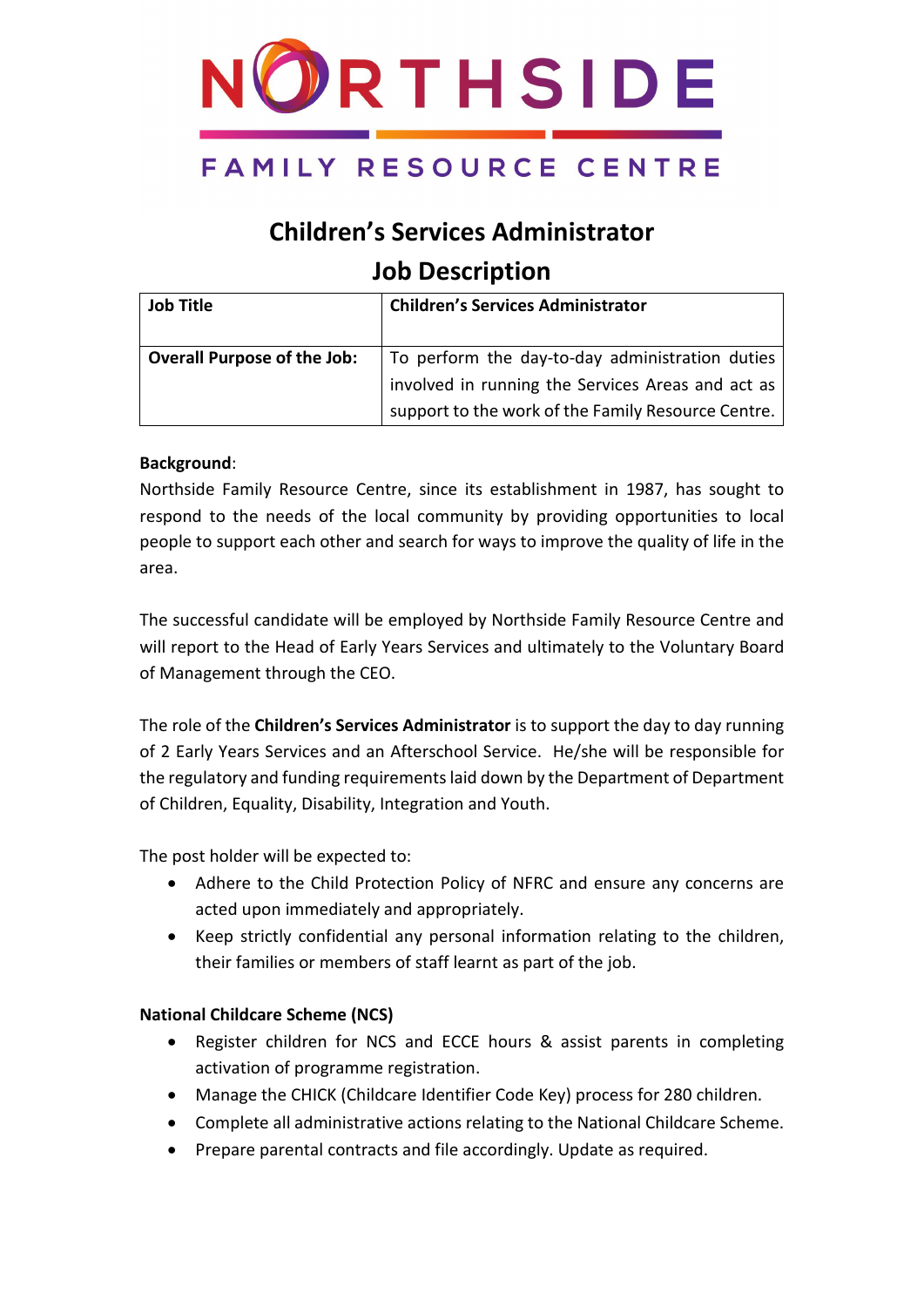

- Maintain and monitor registrations and report subsidy changes to Finance Services.
- Process NCS returns weekly.
- Provide updates to Managers regarding updates including leavers/starters and other important NCS announcements.
- Attend all required and/or relevant NCS training.
- Process parental fees and invoices and link with parents re same.

### **Pobal Community Childcare Subvention/Free Preschool Year Programme (CCSP/ECCE)**

- Register children for CCSP and ECCE hours.
- Complete all parental contracts and file accordingly. Update as required throughout the duration of attendance.
- Maintain registrations re hours as required during portal opening windows.
- Provide updates to Managers regarding update/leavers/starters and other important CCSP announcements.
- Attend all required and/or relevant training.
- Process parental fee invoices and link with parents re same.

### **Administration**

- Prepare letters for parents and service users.
- Deal with enquiries and maintain a record of same.
- Greet parents and service users positively and problem solve queries with members of the public.
- Maintain all records and files.
- Provide administrative support to the Management Team.
- Manage workload effectively.
- Maintain, update and retrieving data held on the company's computer systems
- Support management with regulatory paperwork.
- Other ad hoc administration duties: emails, photocopying, scanning etc
- Support the overall administration of the Centre.

### **Health and Safety**

- Maintain a log of incidents and report any new incidents to HR and Regulatory Manager.
- Ensure all paperwork is maintained and up to date.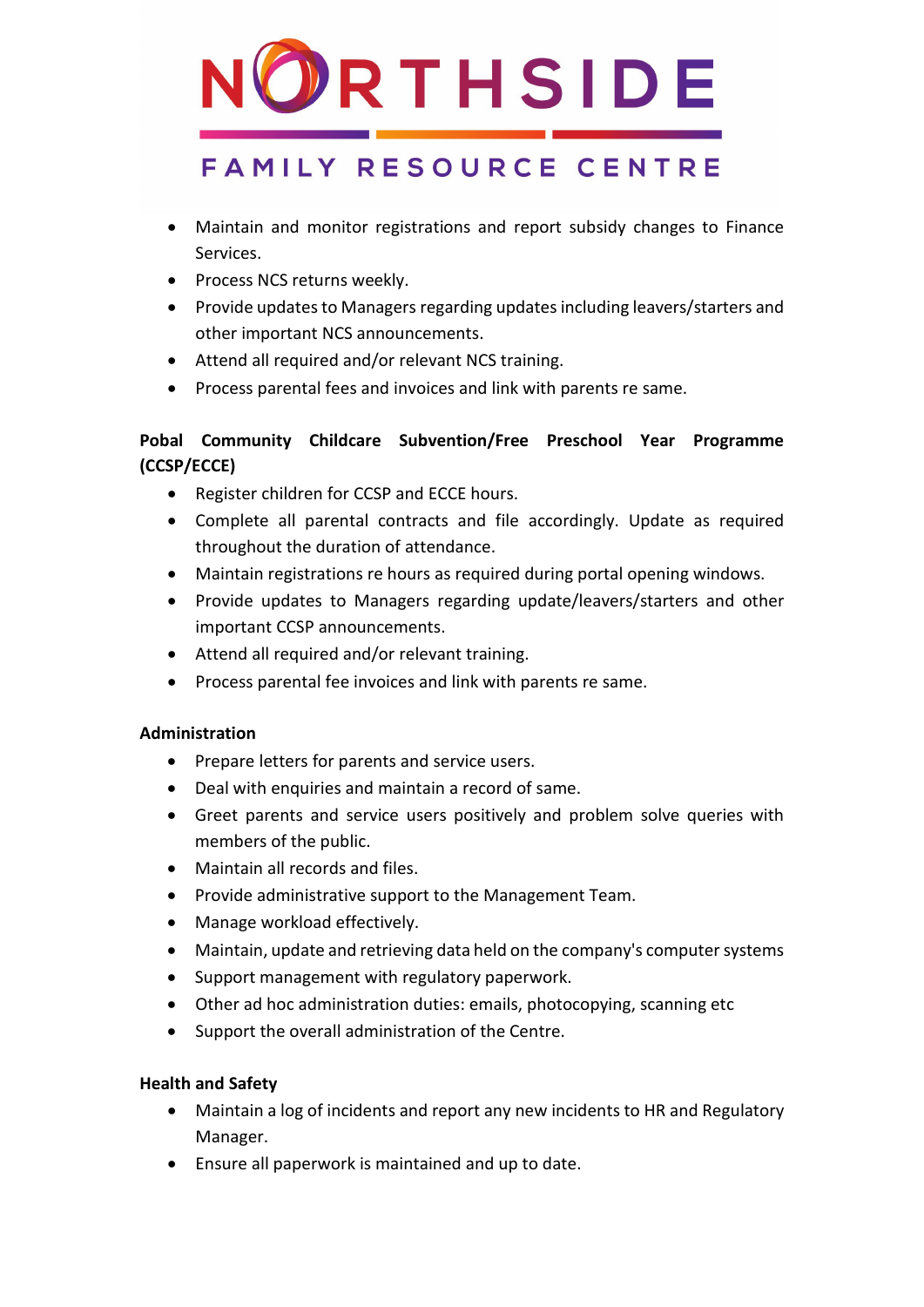

#### **Human Resources**

- Assist the HR and Regulatory Manager during the recruitment and screening process.
- Coordinate meetings and proofread documents.
- Provide administrative support on HR projects as required.
- Document processes and best practices.
- Data retention and deletion projects in line with GDPR.
- Supporting colleagues with relevant access to self-service systems and troubleshooting/navigation as required.
- providing regular communication and feedback to manager to enable continuous improvement.

#### **General**

- To ensure administrative deadlines are met.
- Support any other service area as assigned.
- Participate fully as a team member.
- Perform any other duties that may be deemed necessary by the Voluntary Board of Directors and CEO from time to time.

#### **Other Relevant Information**

Location of Employment: Northside Family Resource Centre operates across a multiple sties on the Northside of Limerick City. The Administrator will be based across sites. Primary Location: Northside Family Resource Centre CLG, Clonconnane Road, Ballynanty, Limerick. Secondary location: 'Riverside Early Childhood Centre, St Ita's Street, Kings Island, Limerick.

#### **Hours of Work**

- The post will be full-time 39 hours per week
- The hours of work will be between 08:00 18:00 Monday to Friday unless otherwise agreed by the CEO. The Children's Services Administrator will be expected to be flexible about evening and weekend work for which overtime will not be paid but time-off-in-lieu will be granted.
- The contract will be permanent upon successful completion of probationary period.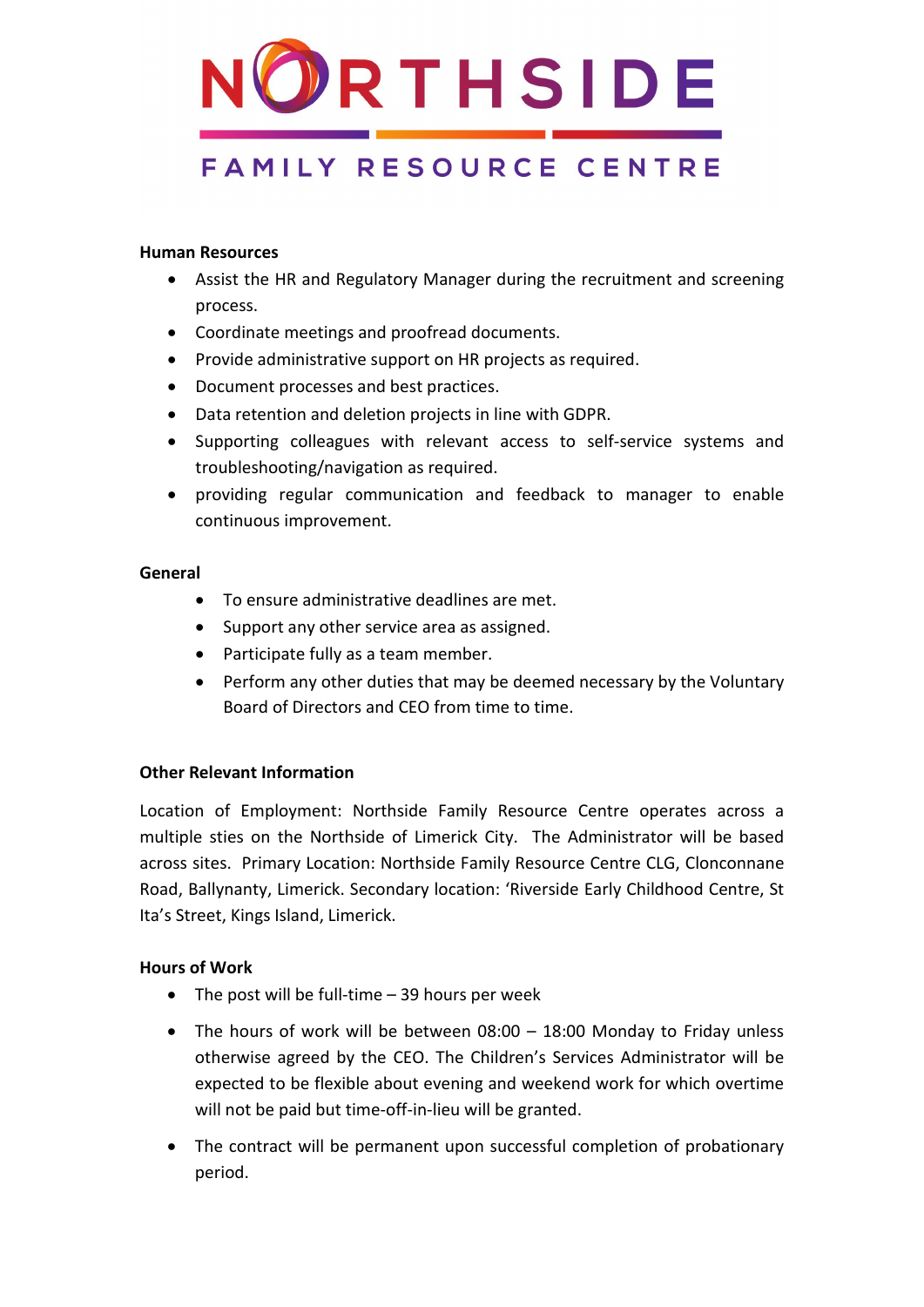

• A 10-month probation period will apply.

#### **Accountability**

The Administrator will report directly to the Head of HR & Regulation with responsibility to the CEO and to the Voluntary Board of Directors.

#### **Confidentiality**

The Administrator will always observe confidentiality in relation to Centre business.

#### **Salary**

The salary will be commensurate with qualifications and experience and will not be less than €28,400 per annum pro rata.

#### **Pension**

The Company will make a provision for pension, at the rate of double your contribution and subject to a maximum of 5% of the gross salary, subject to continued availability of funds.

#### **Holidays**

You are entitled to twenty-five days annual leave and 2 Company Privilege Days (pro-rata for part-time positions).

#### **Travel Expenses**

Travel expenses will be paid, and subsistence will be paid on production of receipts.

#### **Garda Vetting**

The position is subject to the completion of a satisfactory Garda Vetting process.